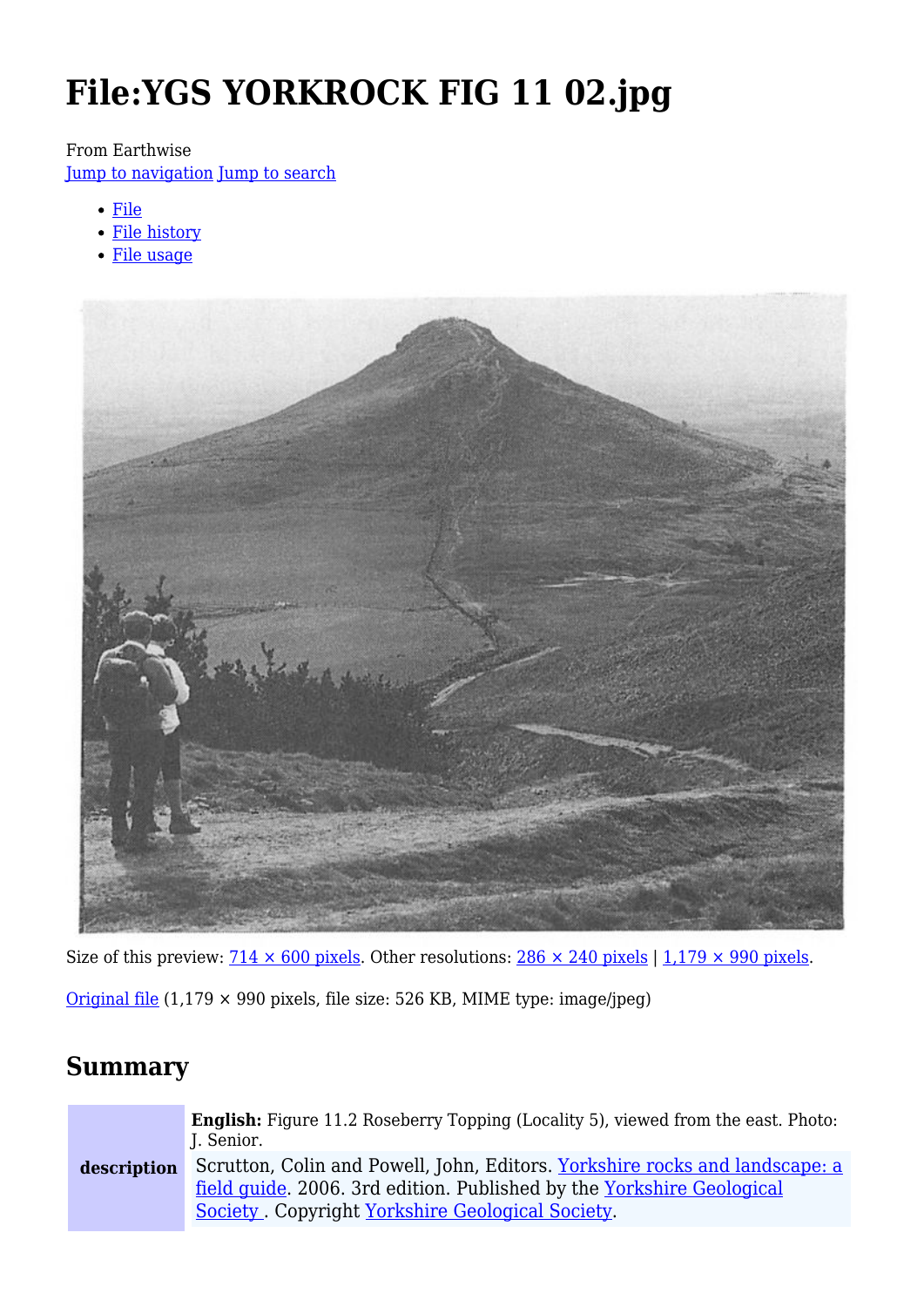**source** Yorkshire Geological Society **author** Yorkshire Geological Society

# **Licencing**

{{subst:Custom license marker added by UW}}

#### **Copyright for images in Yorkshire Geological Society publications on Earthwise is as follows:**

Images may be reproduced free of charge for any non-commercial use in any format or medium provided it is reproduced accurately and not used in a misleading or derogatory context. Where any images on this site are being republished or copied to others, the source of the material must be identified and the copyright status acknowledged with the relevant attribution.

For all other uses of the images including commercial use please contact the Yorkshire Geological Society

#### **Further copyright information for images from specific books and attribution statements: Yorkshire rocks and landscape**

Images are Copyright Yorkshire Geological Society.

Attribution statement: Image from 'Yorkshire rocks and landscape: a field guide.' Yorkshire Geological Society 2006. [www.yorksgeolsoc.org.uk](http://www.yorksgeolsoc.org.uk)

#### **Northumbrian rocks and landscape**

Images are Copyright Karen Atkinson and Colin Scrutton.

Attribution statement: Image from 'Northumbrian rocks and landscape: a field guide.' Yorkshire Geological Society 2004. [www.yorksgeolsoc.org.uk](http://www.yorksgeolsoc.org.uk)

Carboniferous hydrocarbon resources: the southern North Sea and surrounding onshore areas Images are Copyright Yorkshire Geological Society.

Attribution statement: Image from 'Carboniferous hydrocarbon geology.' Yorkshire Geological Society 2005. [www.yorksgeolsoc.org.uk](http://www.yorksgeolsoc.org.uk)

# **File history**

Click on a date/time to view the file as it appeared at that time.

**Date/Time Thumbnail Dimensions User Comment** current [22:17, 4 August 2019](http://earthwise.bgs.ac.uk/images/3/3f/YGS_YORKROCK_FIG_11_02.jpg) (526 KB) [Scotfot](http://earthwise.bgs.ac.uk/index.php/User:Scotfot) ([talk](http://earthwise.bgs.ac.uk/index.php/User_talk:Scotfot) | [contribs\)](http://earthwise.bgs.ac.uk/index.php/Special:Contributions/Scotfot) User created page with UploadWizard

You cannot overwrite this file.

# **File usage**

The following page links to this file:

• [Jurassic, Tertiary and Quaternary around Great Ayton and Roseberry Topping, Cleveland Hills](http://earthwise.bgs.ac.uk/index.php/Jurassic,_Tertiary_and_Quaternary_around_Great_Ayton_and_Roseberry_Topping,_Cleveland_Hills_-_an_excursion) [- an excursion](http://earthwise.bgs.ac.uk/index.php/Jurassic,_Tertiary_and_Quaternary_around_Great_Ayton_and_Roseberry_Topping,_Cleveland_Hills_-_an_excursion)

Retrieved from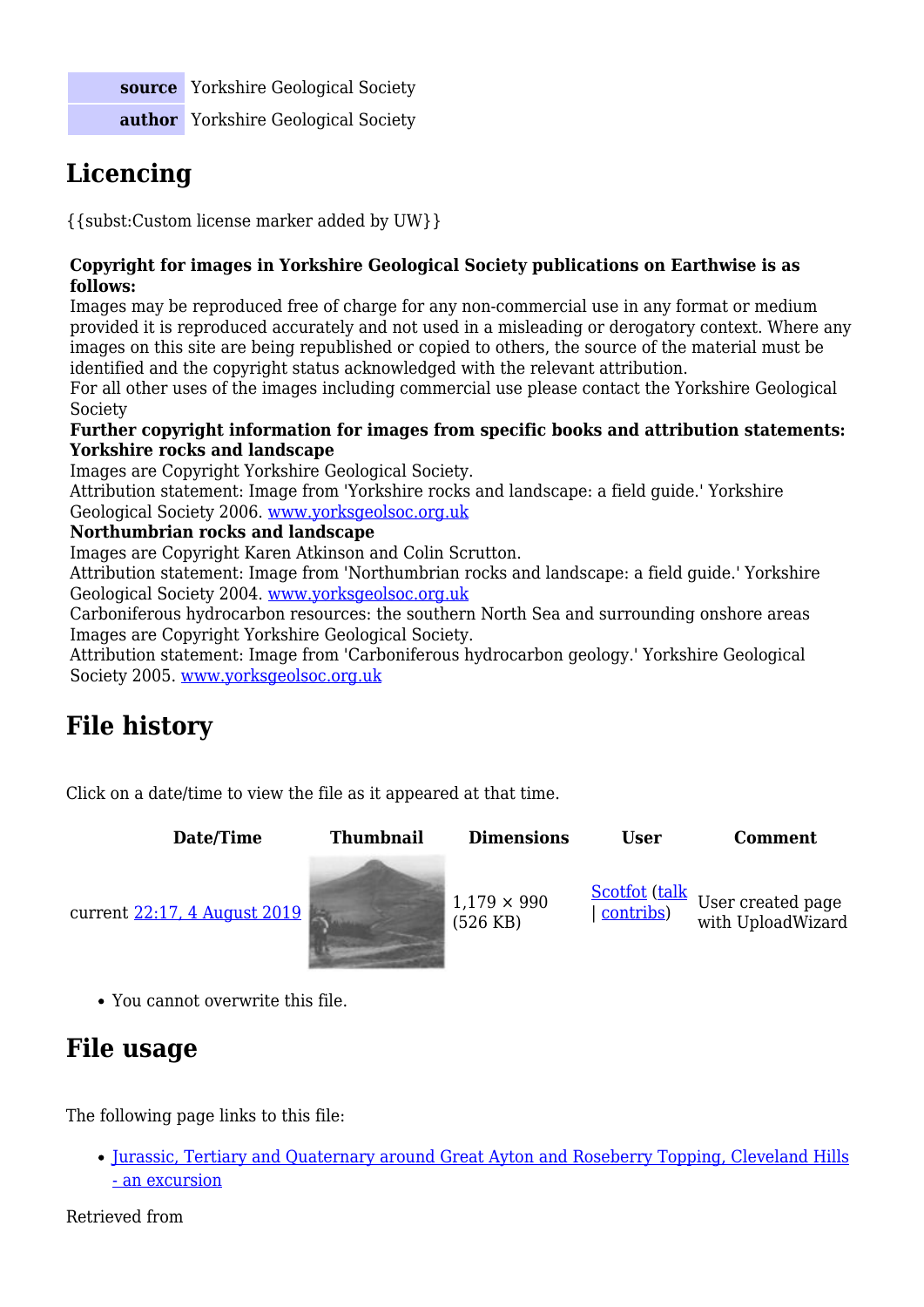'[http://earthwise.bgs.ac.uk/index.php?title=File:YGS\\_YORKROCK\\_FIG\\_11\\_02.jpg&oldid=41721'](http://earthwise.bgs.ac.uk/index.php?title=File:YGS_YORKROCK_FIG_11_02.jpg&oldid=41721) [Categories:](http://earthwise.bgs.ac.uk/index.php/Special:Categories)

- [License tags](http://earthwise.bgs.ac.uk/index.php/Category:License_tags)
- [Uploaded with UploadWizard](http://earthwise.bgs.ac.uk/index.php/Category:Uploaded_with_UploadWizard)

## **Navigation menu**

### **Personal tools**

- Not logged in
- [Talk](http://earthwise.bgs.ac.uk/index.php/Special:MyTalk)
- [Contributions](http://earthwise.bgs.ac.uk/index.php/Special:MyContributions)
- [Log in](http://earthwise.bgs.ac.uk/index.php?title=Special:UserLogin&returnto=File%3AYGS+YORKROCK+FIG+11+02.jpg&returntoquery=action%3Dmpdf)
- [Request account](http://earthwise.bgs.ac.uk/index.php/Special:RequestAccount)

### **Namespaces**

- [File](http://earthwise.bgs.ac.uk/index.php/File:YGS_YORKROCK_FIG_11_02.jpg)
- [Discussion](http://earthwise.bgs.ac.uk/index.php?title=File_talk:YGS_YORKROCK_FIG_11_02.jpg&action=edit&redlink=1)

 $\Box$ 

### **Variants**

### **Views**

- [Read](http://earthwise.bgs.ac.uk/index.php/File:YGS_YORKROCK_FIG_11_02.jpg)
- [Edit](http://earthwise.bgs.ac.uk/index.php?title=File:YGS_YORKROCK_FIG_11_02.jpg&action=edit)
- [View history](http://earthwise.bgs.ac.uk/index.php?title=File:YGS_YORKROCK_FIG_11_02.jpg&action=history)
- [PDF Export](http://earthwise.bgs.ac.uk/index.php?title=File:YGS_YORKROCK_FIG_11_02.jpg&action=mpdf)

 $\overline{\phantom{a}}$ 

### **More**

#### **Search**

Search  $\|$  Go

### **Navigation**

- [Main page](http://earthwise.bgs.ac.uk/index.php/Main_Page)
- [Recent changes](http://earthwise.bgs.ac.uk/index.php/Special:RecentChanges)
- [Random page](http://earthwise.bgs.ac.uk/index.php/Special:Random)
- [Help about MediaWiki](https://www.mediawiki.org/wiki/Special:MyLanguage/Help:Contents)